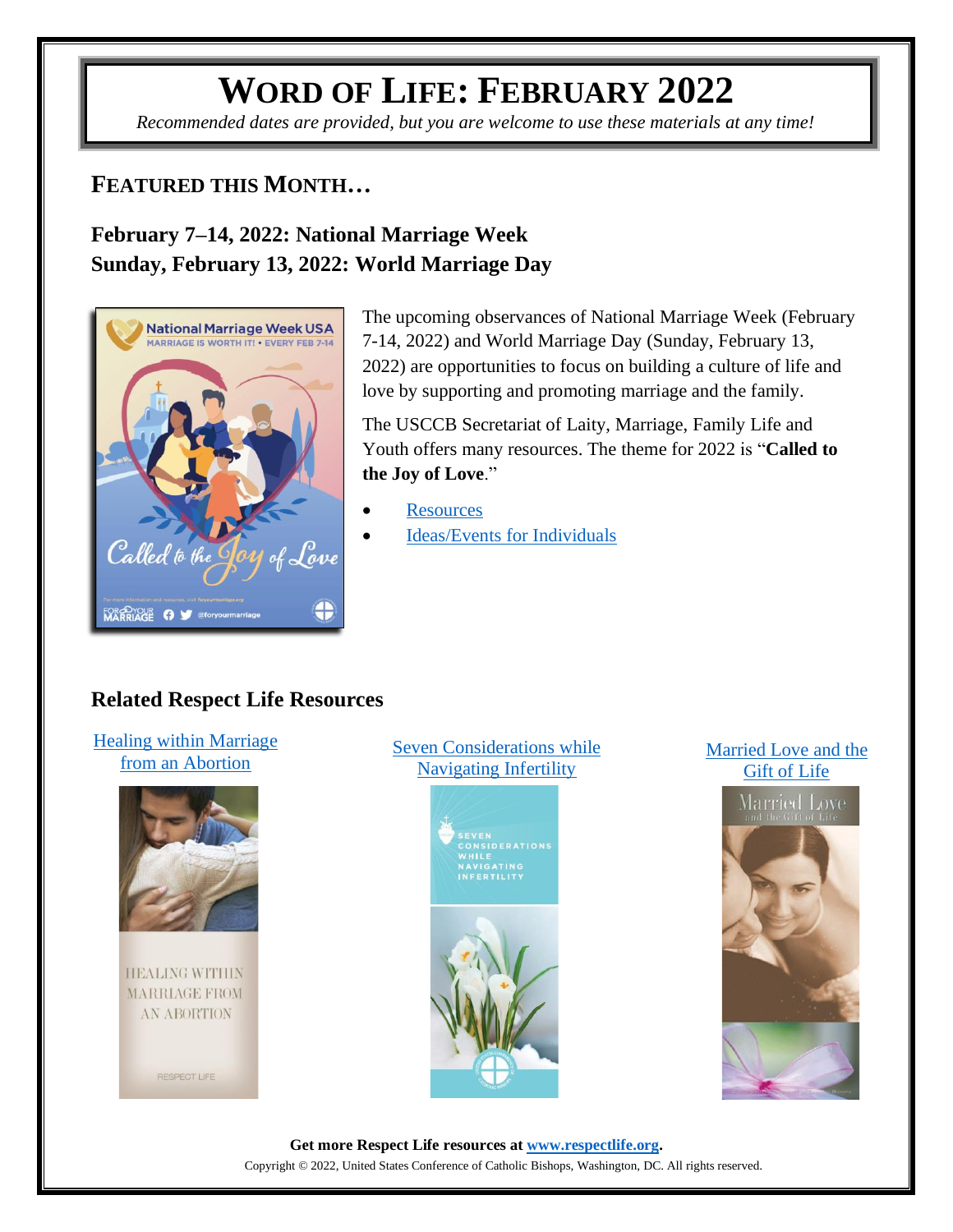### **WORD OF LIFE – February 2022**

## **Intercessions for Life**

#### **February 6 th**

For the sick, especially those nearing life's end: May they be cared for with tenderness and compassion as they prepare to enter eternal life; *We pray to the Lord*:

#### **February 13 th**

For all married couples: May their openness to new life Bear witness to the generous love of God; *We pray to the Lord:*

#### **February 20 th**

For married couples struggling with infertility: May the Lord help them trust in his love and sustain them with his peace; *We pray to the Lord:*

#### **February 27 th**

May every human person, from conception to natural death, be recognized as precious and beloved in the eyes of the Lord; *We pray to the Lord:*

**Fifth Sunday in Ordinary Time**

#### **Sixth Sunday in Ordinary Time**

**Seventh Sunday in Ordinary Time**

**Eighth Sunday in Ordinary Time**

**Get more Respect Life resources at [www.respectlife.org.](http://www.respectlife.org/)**

Copyright © 2022, United States Conference of Catholic Bishops, Washington, DC. All rights reserved.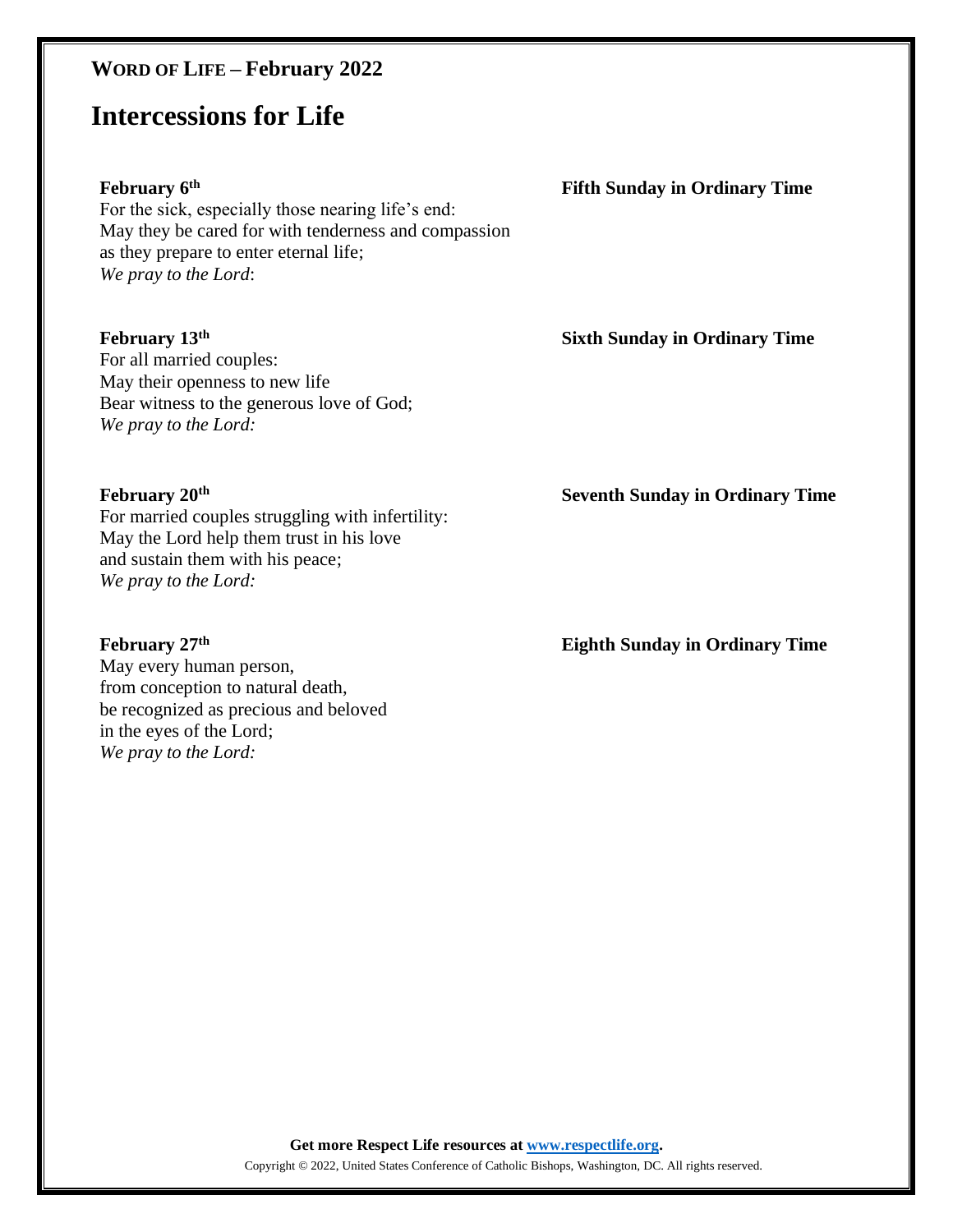### **WORD OF LIFE – February 2022**

# **Bulletin Quotes**

### **February 6 th**

"A society is all the more human to the degree that it cares effectively for its most frail and suffering members, in a spirit of fraternal love. Let us strive to achieve this goal, so that no one will feel alone, excluded or abandoned."

Pope Francis, Message for the 29<sup>th</sup> World Day of the Sick 2021 © 2020, Libreria Editrice Vaticana. Used with permission. All rights reserved.

### **February 13 th**

"Married love differs from any other love in the world. By its nature, the love of husband and wife is so complete, so ordered to a lifetime of communion with God and each other, that it is open to creating a new human being they will love and care for together."

USCCB, *Married Love and the Gift of Life*



[Read Online](http://www.vatican.va/content/francesco/en/messages/sick/documents/papa-francesco_20201220_giornata-malato.html)



[Order](http://store.usccb.org/married-love-and-the-gift-of-life-p/5-787.htm) [| Read Online](https://www.usccb.org/beliefs-and-teachings/what-we-believe/love-and-sexuality/married-love-and-the-gift-of-life) 

### **February 20 th**

"We often assume parenthood happens easily after 'I do,' but for many married couples, it does not. For some, the joy of conception never happens. Others suffer repeated miscarriages. Still others experience secondary infertility… If you experience difficulty bringing a child into your family, know that you are not alone. God is with you, and his Church desires to walk with you... God has a beautiful plan for your life as a married couple."

USCCB Secretariat of Pro-Life Activities "Seven Considerations While Navigating Infertility" [respectlife.org/navigating-infertility](https://www.respectlife.org/navigating-infertility)



[Order](https://store.usccb.org/products/seven-considerations-while-navigating-infertility) | [Download](https://www.usccb.org/about/pro-life-activities/respect-life-program/2016/upload/rlp-16-flyer-seven-considerations-while-navigating-infertility.pdf)

### **February 27 th**

"The essence of our identity is that we are created in God's image and likeness and loved by Him. Nothing can diminish the priceless worth of any human life. Every person is **cherished**."

USCCB Secretariat of Pro-Life Activities Respect Life Reflection: Cherished, Chosen, Sent [usccb.org/cherished-chosen-sent-reflection](https://www.usccb.org/cherished-chosen-sent-reflection)



[Download](https://www.usccb.org/resources/respect-life-reflection-cherished-chosen-sent) 

**Get more Respect Life resources at [www.respectlife.org.](http://www.respectlife.org/)**

Copyright © 2022, United States Conference of Catholic Bishops, Washington, DC. All rights reserved.